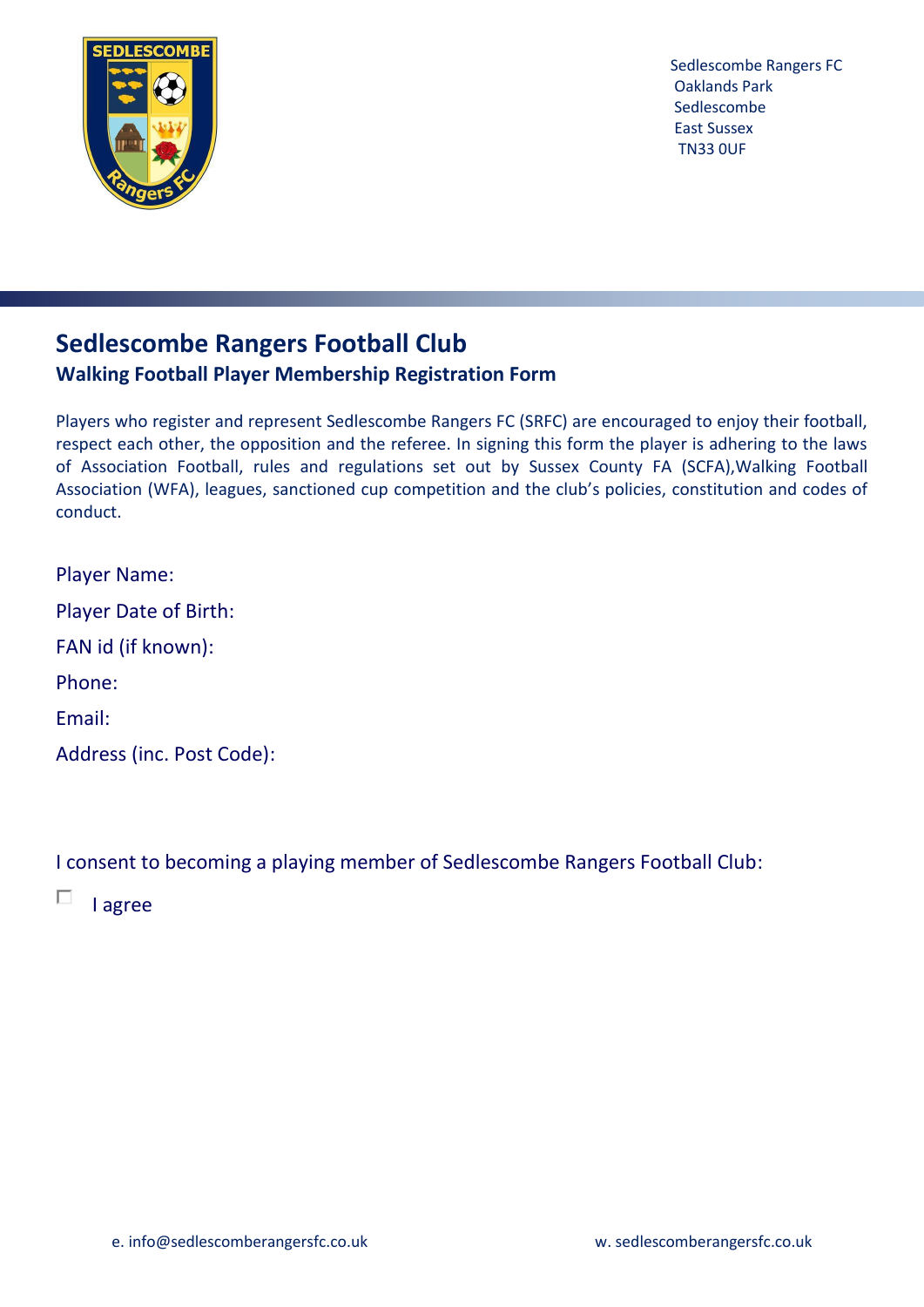

**MEDICAL INFORMATION Medical Condition/s**:

O **YFS** 

 $\circ$ NO

**Medical Conditions** (please add details):

Please provide details of pitch-side medication requirements, e.g. asthma inhaler:

Please provide details of allergies for the named player:

**Medical Consent** - in the event that I am injured whilst playing football or travelling to and from football events and the Emergency Contact cannot be contacted, I hereby give my consent for the named player to receive medical attention:

П I consent

Emergency Contact Name:

Emergency Contact Phone: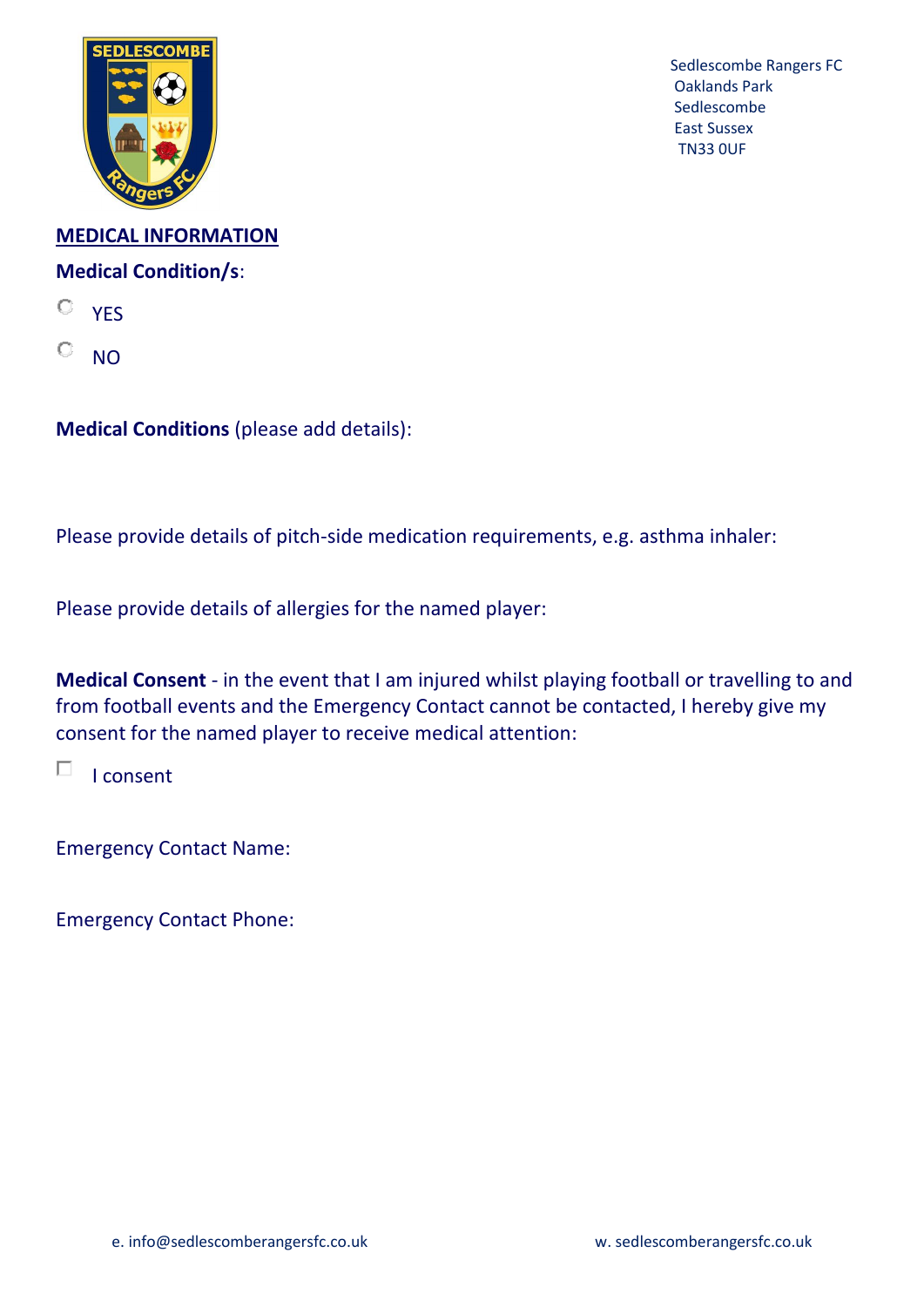

## **FINANCE, DATA PROTECTION & DISCIPLINE**

### **Membership Fees:**

The club annual subscription fee (£25) is due to be paid in full no later than 16th August or on the day of signing for those registering after this date. Training and Match fee of £2 will be payable per session. Failure to pay fees will result in the player not being able to train or be considered for match selection until all outstanding fees are paid in full:

П I have read and accept this statement

All items of clothing or equipment provided by the club are the property of the club and should be returned should the player leave the club unless agreed otherwise:

П I have read and accept this statement

## **Data Protection**:

I accept the Data Protection Privacy Policy Key Privacy Statement and agree to Sedlescombe Rangers Football Club holding my personal data on their secure database and to use the data appropriately for football related purposes within the Football Club and with external third-party organisations. In signing I agree to all terms and conditions set out in this document:

п I have read and accept this statement

## **Codes of Conduct**:

Players who register and represent Sedlescombe Rangers FC (SRFC) are encouraged to enjoy their football, respect each other, the opposition and the referee. In signing this form the player is adhering to the laws of Association Football, rules and regulations set out by Sussex County FA (SCFA), Walking Football Association (WFA), leagues, sanctioned cup competition and the club's policies, constitution and codes of conduct:

п I have read and accept this statement

## **Discipline Scope**:

Players contravening the laws of Association Football in such a way to receive a misconduct charge from SCFA, WFA or breach club codes of conduct may be subject to a disciplinary action in line with the club constitution. Offences that may be considered for a disciplinary hearing are: 1. Any red card 2. Persistent yellow cards 3. Breach of any club codes of conduct or policies:

П I have read and accept this statement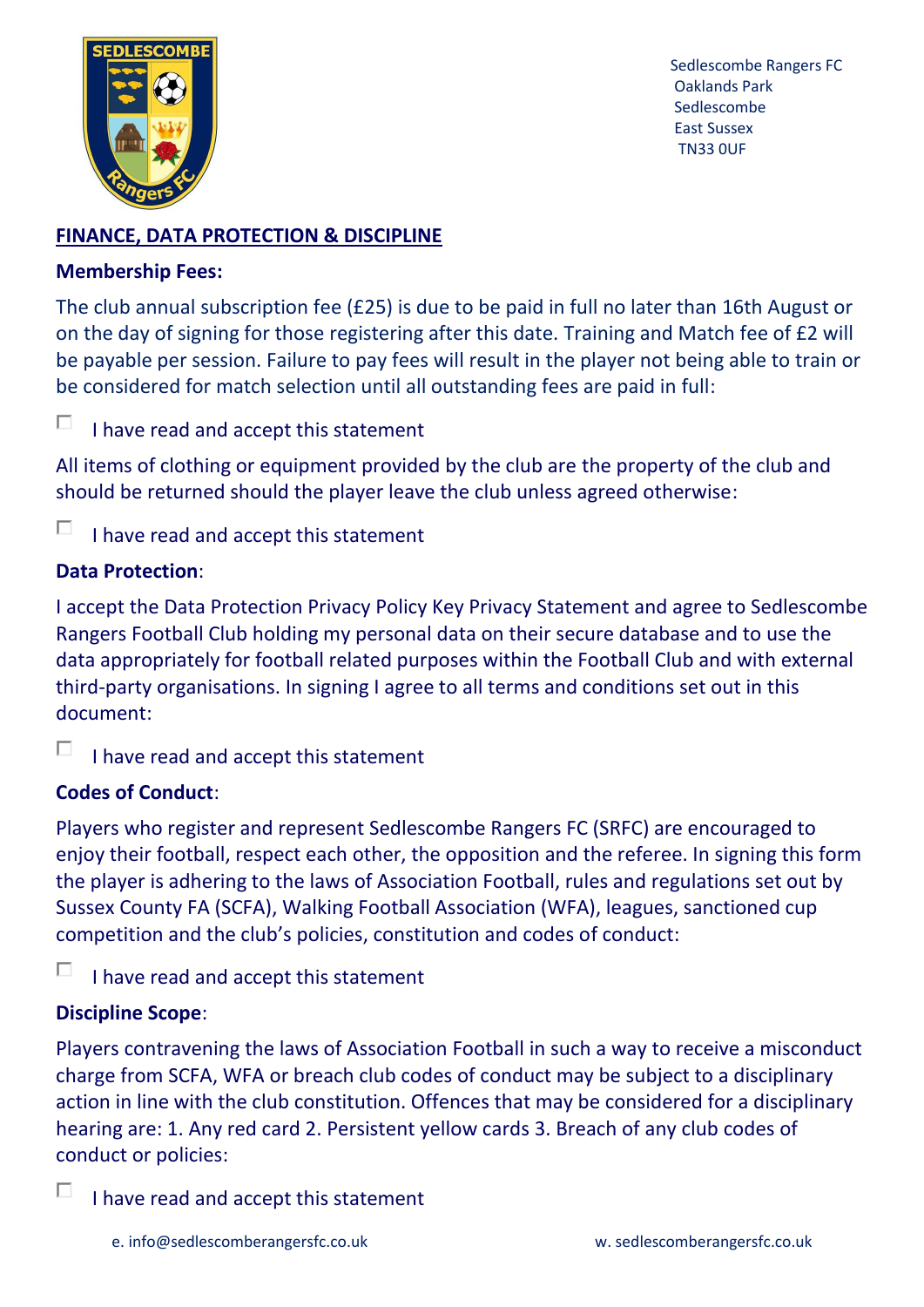

#### **Discipline Sanctions:**

In the event of a player being asked to attend a disciplinary hearing the committee holds the right to use any or a combination of the following: 1. Take no further action 2. Impose a club fine 3. Impose a club suspension 4. Expulsion from the club:

#### D. I have read and accept this statement

#### **Discipline Fines**:

Any fines received from the SCFA or WFA must be fully paid within 14 days of the secretary receiving the notification. Failure to pay will result in the player being suspended and not able to train or be considered for selection until it is paid in full. Suspension is postponed if the player attends a disciplinary hearing. If the hearing upholds the failure to pay all fines must be paid in full 14 days from the hearing date. Failure to pay will result in suspension from training and team selection:

П I have read and accept this statement

## **Filming & Photography**:

The club may film or take photographs that may be published or shared. The club requires consent from the individual. The Club adheres to GDPR and FA Guidelines to ensure photographs and films are used solely for the purposes for which they are intended, which is the promotion and celebration of football

П I have read and understand this statement

I give permission for film and / or photographs to be taken of the named player:

O **YFS** 

O  $N<sub>O</sub>$ 

I give permission for the above individual participant's name to be published:

- O **YFS**
- О NO